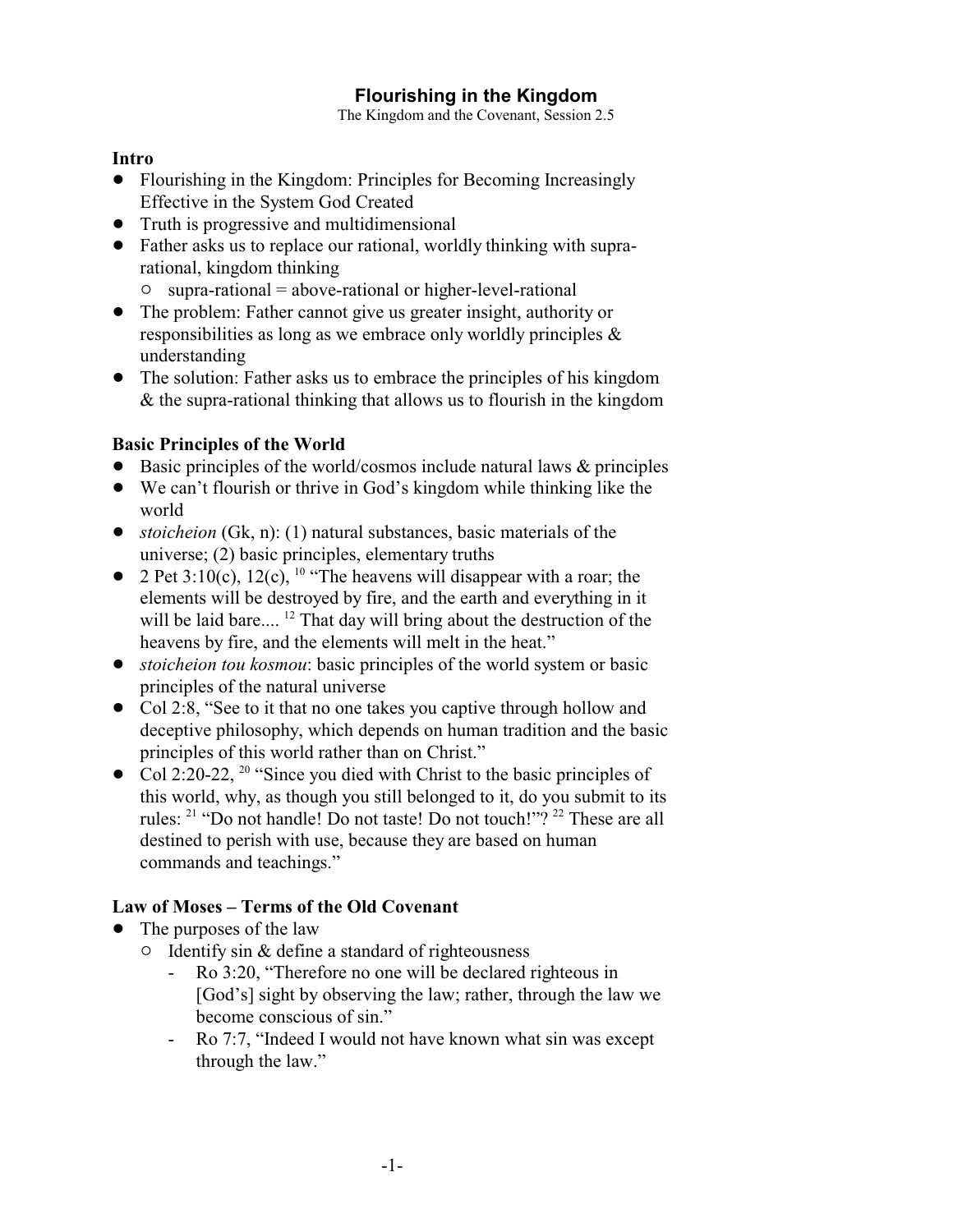- $\circ$  Show that judgment is an appropriate response to unrighteousness as defined by the law
	- Ro 2:12, "... all who sin under the law will be judged by the law."
	- "judge" (Gk, v, *krino*): to be brought to account for one's actions & sentenced accordingly
	- Ro 4:14-15(a),  $^{414}$  For if those who live by law are heirs, faith has no value and the promise is worthless, <sup>15</sup> because law brings wrath."
- <sup> $\circ$ </sup> Demonstrate we can't become righteous by our own efforts
	- Jas 2:10, "For whoever keeps the whole law and yet stumbles" at just one point is guilty of breaking all of it."
	- Gal 3:21(c), "For if a law had been given that could impart life, then righteousness would certainly have come by the law."
	- Heb 7:19(a), "... the law made nothing perfect ...."
	- Ro  $8:1-3(a)$ , <sup>1</sup> "Therefore, there is now no condemnation for those who are in Christ Jesus, <sup>2</sup> because through Christ Jesus the law of the Spirit of life set me free from the law of sin and death. <sup>3</sup> For what the law was powerless to do in that it was weakened by the sinful nature, God did by sending his own Son in the likeness of sinful man to be a sin offering."
	- $2 \text{Co } 3:7$ -9,  $\frac{7}{1}$  "Now if the ministry that brought death, which was engraved in letters on stone, came with glory... <sup>8</sup> will not the ministry of the Spirit be even more glorious? <sup>9</sup> If the ministry that condemns men is glorious, how much more glorious is the ministry that brings righteousness!"
- $\circ$  Demonstrate we need a savior
	- Gal 3:19, 24,  $19$  "What, then, was the purpose of the law? It was added because of transgressions until the Seed to whom the promise referred had come....<sup>24</sup> So the law was put in charge to lead us to Christ that we might be justified by faith."
- Gal 3:23, 25,  $^{23}$  "Before this faith came, we were held prisoners by the law, locked up until faith should be revealed....<sup>25</sup> Now that faith has come, we are no longer under the supervision [guardianship or leadership] of the law."
	- $\circ$  Gal 4:24-26, the covenant from Mt Sinai produces slavery
	- $\circ$  Acts 15:10, Peter referred to the law's requirements as a yoke they weren't able to bear
- The law of Moses, the terms of the old covenant, was an important  $\&$ necessary step away from the basic principles of the world
- ! However, both were inferior to laws & principles of God's kingdom
- New covenant doesn't violate old covenant, but clearly supercedes it in every respect
- The old covenant hinted at what was to come; i.e., the new covenant